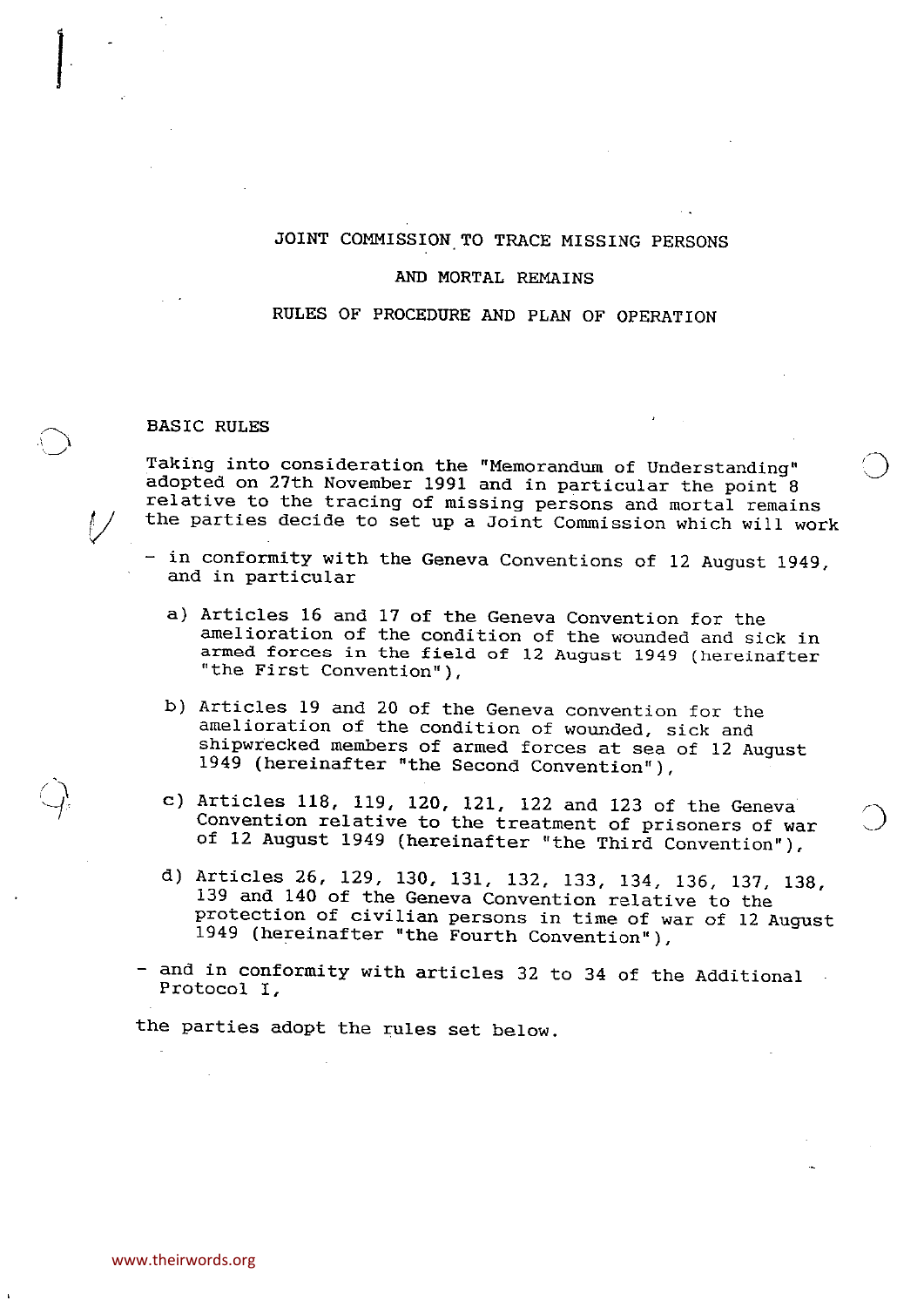# PART I

# MEMBERS OF THE JOINT COMMISSION

# RULE<sub>1</sub>

#### (MEMBERSHIP)

- 1. The members of the Joint Commission shall be representatives of:
	- the Federal Executive Council of the Socialist Federative Republic of Yugoslavia
	- $\le$  the Republic of Croatia

-1

- the Republic of Serbia
- the Yugoslav People's Army
- 2. In addition to its chief representative, or his substitute, each member shall be allowed up to three other representatives at each meeting (i.e. technical advisers). All Red Cross organizations concerned, and in particular the Yugoslav Red \ Cross, the Croatian Red Cross and the Serbian Red Cross are designated as permanent advisers to the members of the Joint Commission.

# RULE 2

#### (CHAIRMANSHIP)

- 1. The International Committee of the Red Cross (ICRC), acting as <sup>a</sup> neutral intermediary, shall put at the Joint Commission's disposal <sup>a</sup> delegation which will chair the meetings of the Joint Commission.
- 2. Following each meeting, the ICRC shall submit for the approval by the Joint Commission the minutes containing the decisions adopted during the meeting.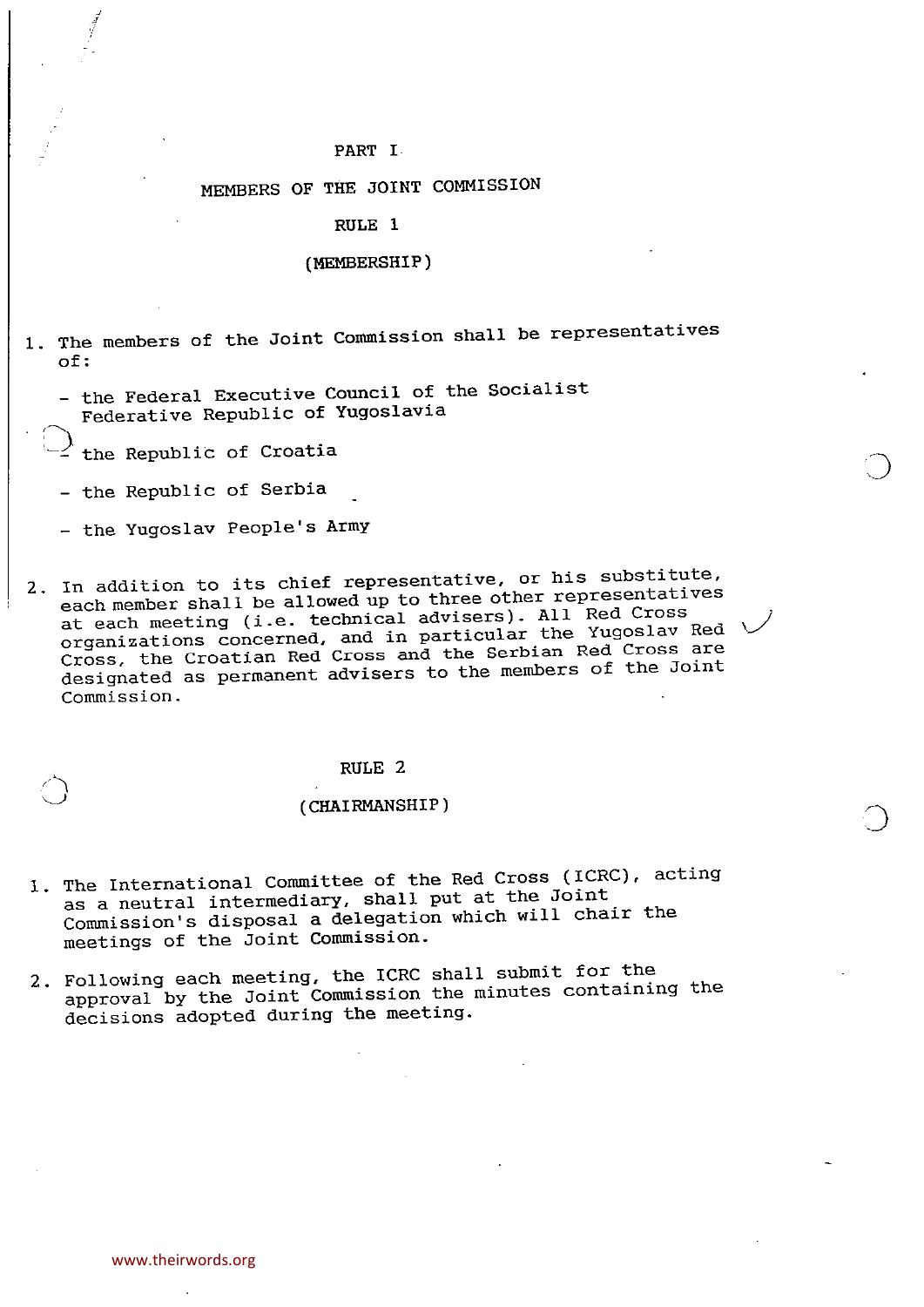# PART II

PROCEEDINGS OF THE JOINT COMMISSION: GENERAL RULES

# RULE<sub>3</sub>

# (MANDATE)

The mandate of the Joint Commission shall be:

 $\overline{4}$  -contracts to the contracts of  $\overline{4}$ 

 $\Lambda^{[1]}$ ) the co-ordination of the activities of the Tracing Services,

II) the intervention in some specific requests and more complex cases, and

III) the discussion of every unclosed request.

#### RULE 4

#### (VENUE)

As <sup>a</sup> general rule, the Joint Commission shall meet in Pecs and in Geneva whenever necessary.  $\beta$  defined by  $\beta$  and  $\beta$  defined by  $\beta$ 

## RULE 5

# (LANGUAGE)

The official and working language of the Joint Commission shall be English.

وتقطع ويواصينا المرارية المسا

... ............

 $\bigcirc$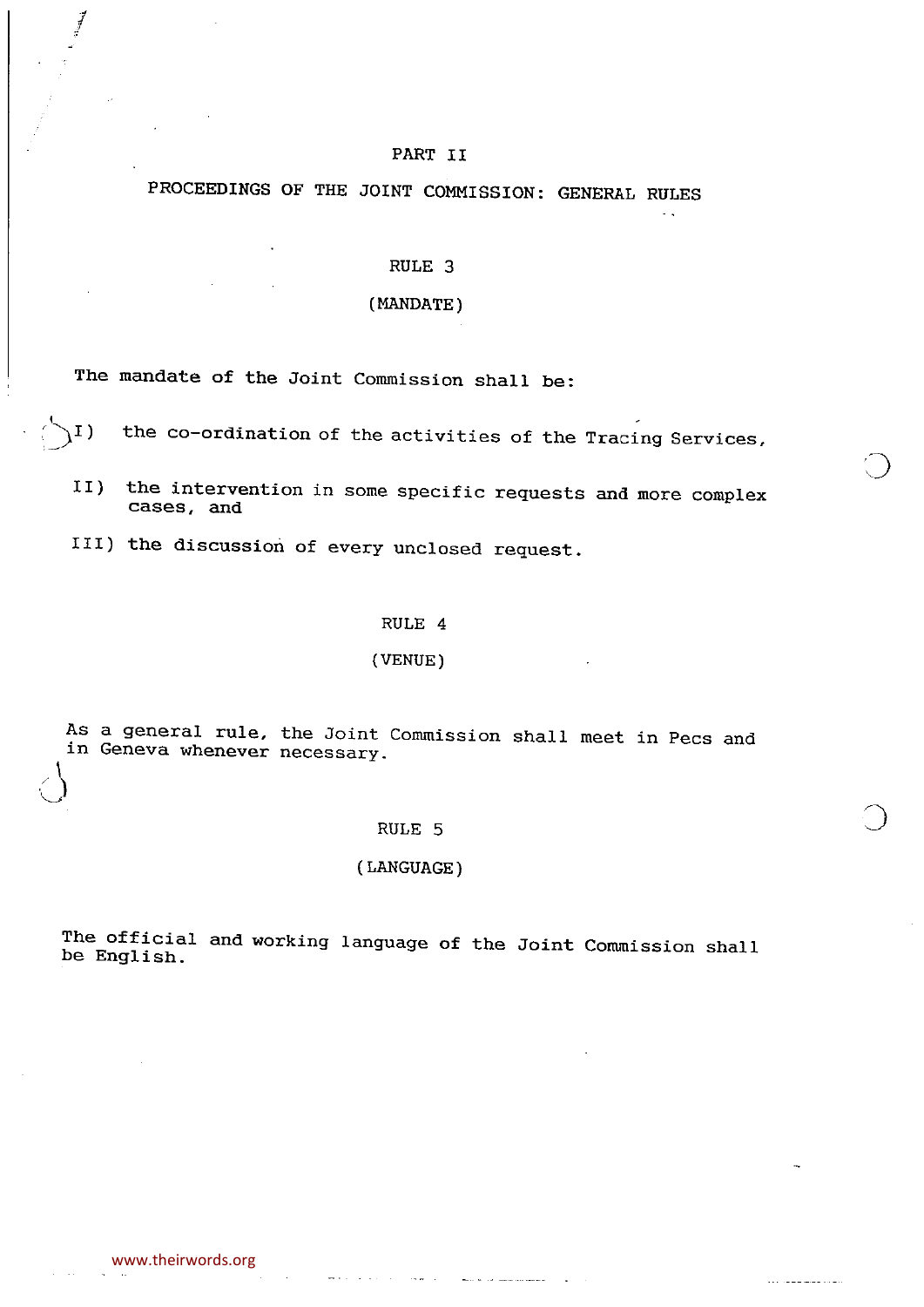#### (HOLDING OF MEETINGS)

- 1. The Joint Commission shall hold as many meetings as required for the exercise of its functions.
- 2. Meetings shall be convened on dates decided by the Joint Commission. At the end of each meeting, the place, time and date of the next meeting shall be agreed upon.
- 3. The Joint Commission may be convened in Geneva for extraordinary meetings, at the request of the ICRC, to deal with specific questions, such as those related to legal problems or matters handled by the Central Tracing Agency. In such cases the ICRC shall notify the other members of the Commission of the date and time of the meeting. Whenever possible such notification shall be given at least ten days in advance.

#### RULE 7

# (AGENDA)

- 1. Each member shall circulate to the other members and to the ICRC any proposed agenda items or <sup>a</sup> draft agenda of matters to be discussed at the next meeting. Notification of such items shall be given at least 48 hours before the next meeting.
- 2. At the beginning of each meeting the ICRC shall propose <sup>a</sup> comprehensive agenda.
- 3. The agenda shall be adopted by the Joint Commission at the beginning of each meeting.

#### RULE 8

## (DOCUNENTATION)

At least- one copy of all working documents relating to the various items on the agenda shall be provided to each member of the Joint Commission and to the ICRC.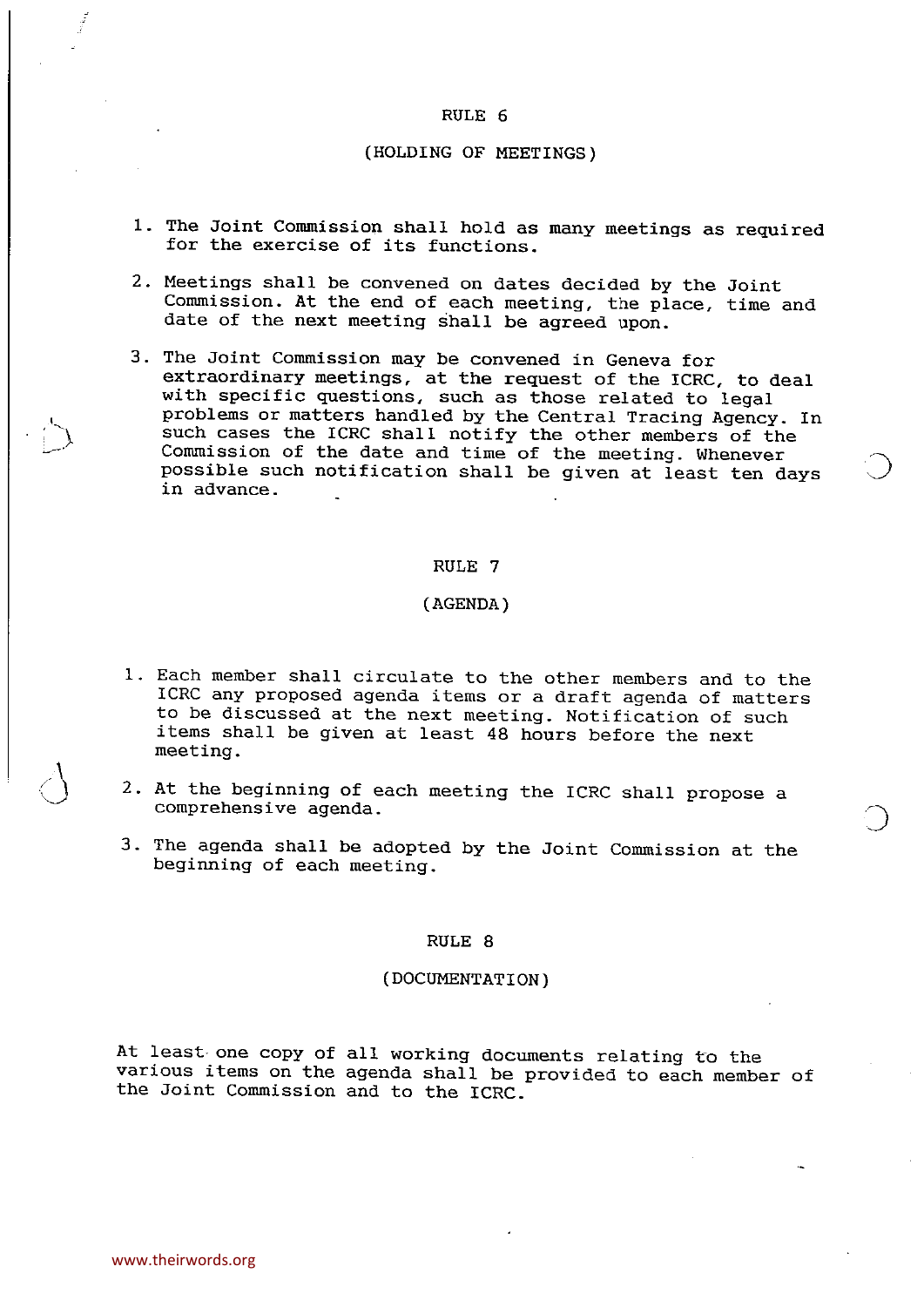#### (QUORUM)

For its proceedings to be valid, the Joint Commission shall require a quorum of at least one Joint Commission member.

#### RULE 10

# (PRIVACy AND CONFIDENTIALITy)

- $1.$  The Joint Commission shall meet in capacitation shall meet in capacitations of  $\overline{a}$ shall remain confidential meet in camera. Its deliberation shall remain confidential unless it decides otherwise, with the consent of ICRC.
- 2. Apart from the representatives of  $\mathcal{L}$ Red Cross members and of the IGRC, JOINT Commission member present at its meetings, unless the  $\tilde{J}$  in other person may be ICRC decide otherwise

#### RULE 11

# (HEARINGS)

The Joint Commission may been be in a position to assist it in person whom it consid be in a position to assist it in the performance of its functions with regard to the Geneva Conventions.

# RULE 12

# (PROPOSALS)

 $Any$  proposal must be extended in writing in  $an x$ Joint Commission so requests. In writing if a member of the proposal case, the proposal case, the proposal case,  $\frac{1}{2}$ Joint Commission so requests. In such a case, the proposal shall not be discussed until it has been circulated.

i<br>Islam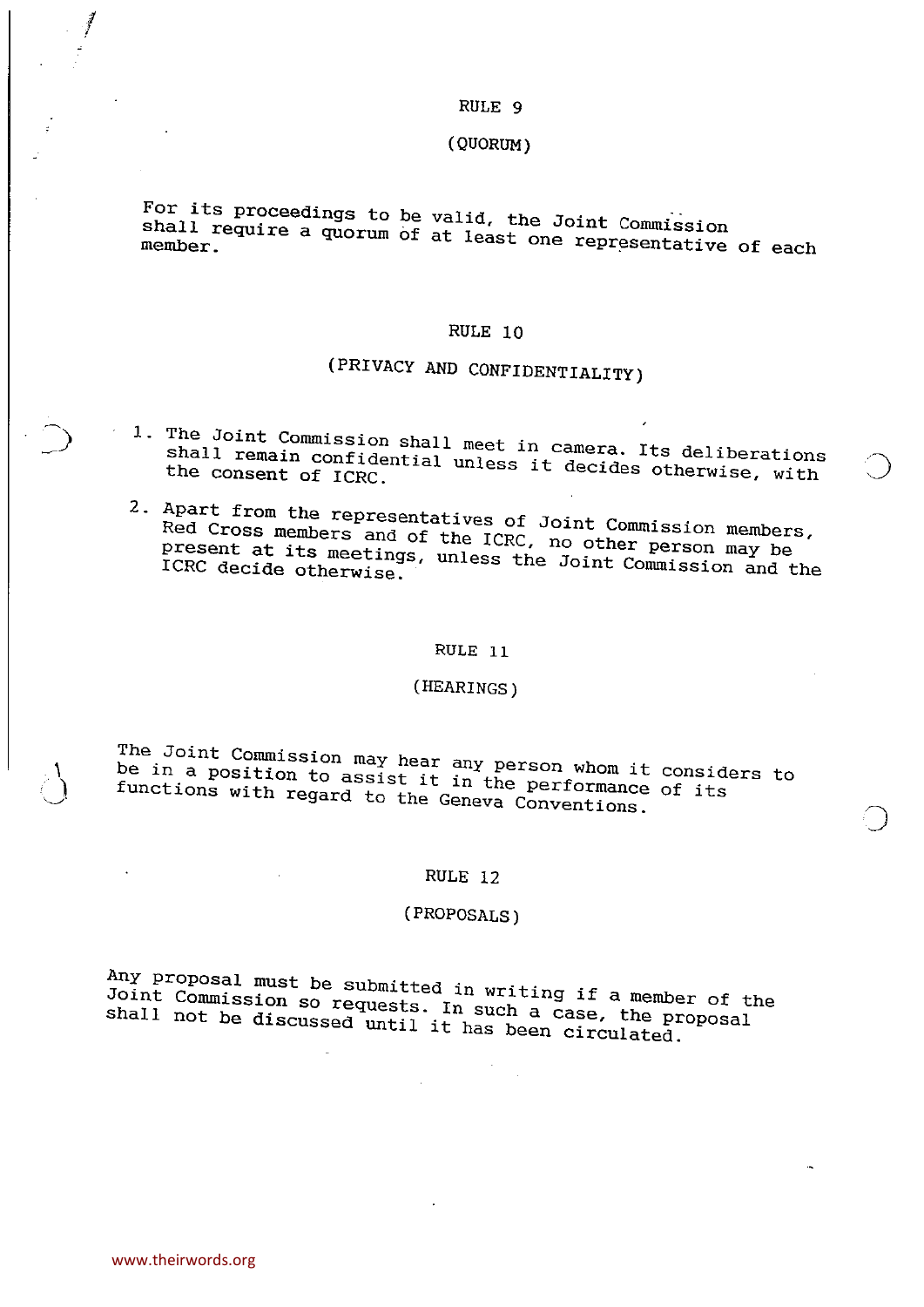# (ADOPTION OF DECISIONS)

- 1. The decisions of the Joint Commission shall be adopted by consensus.
- 2. The decisions of the Joint Commission shall be implemented immediately.
- 3. Parts of <sup>a</sup> proposal or amendment may be adopted separately.

#### RULE 14

# (RECONSIDERATION OF DECISIONS)

 $\bigcirc$ 

1. Any member of the Commission may suggest the reconsideration of <sup>a</sup> decision already adopted.

2. Once <sup>a</sup> decision has been adopted, it may be re—examined only if the Joint Commission accedes to such <sup>a</sup> request.

#### RULE 15

# (WORKING GROUPS)

The Joint Commission may set up ad hoc working groups<br>N comprising a limited number of representatives of its various  $\bigcup$  comprising a limited number of representatives of  $\overline{1}$  its various members. The terms of reference of such working groups with  $\overline{1}$ members. The terms of reference of such working groups shall be defined by the Joint Commission.

#### RULE 16

## (EXPENSES)

The costs related to travel, board and lodging of the members of the Commission and their technical advisers shall be borne by each delegation. The ICRC shall take charge of all administrative costs related to the organization of the meetings.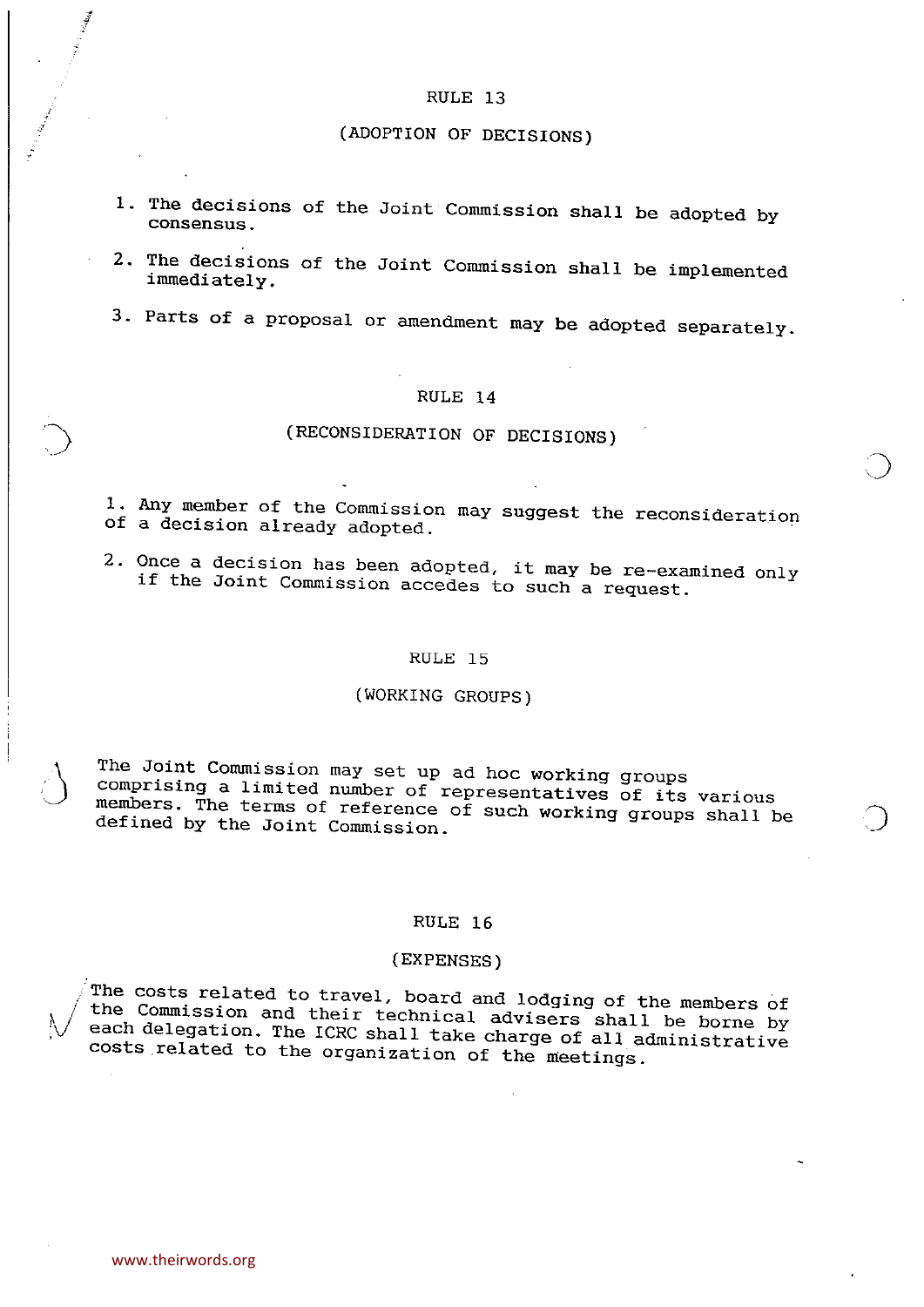## PART III

#### PARTICIPATION BY THE ICRC

#### RULE 17

- 1. The ICRC shall participate in the work of the Joint Commission in conformity with its role as defined by its mandate and by international humanitarian law.
- 2. The ICRC shall act as chairman of the Joint Commission without prejudice to its humanitarian activities relating to the conflict.

#### RULE 18

 $\bigcirc$ 

(COMMUNICATIONS, PROPOSALS AND INFORMATION SUBMITTED BY THE ICRC FOR CONSIDERATION BY THE JOINT COMMISSION)

- 1.- The ICRC shall bring to the Joint Commission's attention, on its own initiative, any communication, proposal, plan of work or information which might contribute to the efficiency of the Joint Commission's work. Any such contribution by the ICRC shall be dealt with as <sup>a</sup> matter of priority in the agenda of each meeting, if the Commission so decides.
- 2. The Joint Commission may request the ICRC at any time to submit opinions on points of law, to make practical proposals or to intervene as <sup>a</sup> consulting body to the Joint Commission.

#### PART IV

#### RULE 19

#### (AMENDMENTS TO THE RULES)

These rules of procedure may be amended by <sup>a</sup> decision of the Joint Commission.

-s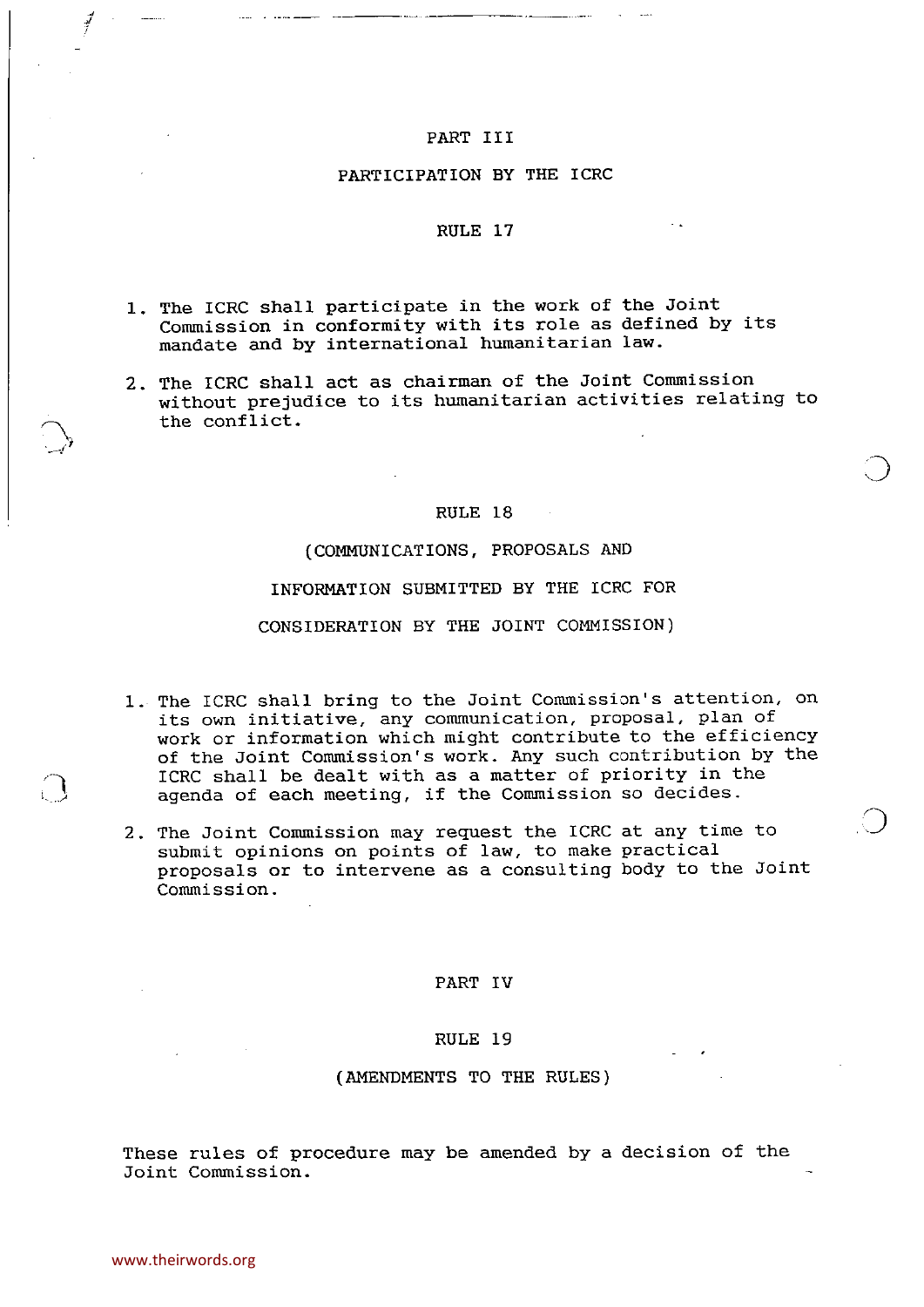## (TERMINATION OF THE COMMISSION)

The work of the Commission shall end upon completion of its tasks or following <sup>a</sup> decision taken by the signatories of the Memorandum of Understanding agreed in Geneva on <sup>27</sup> November 1991.

========

Annex entitled "Plan of Operation Designed to Ascertain the Whereabouts or Fate of the Military and Civilian Missing" enclosed -

For the Federal Executive Council of the Socialist Federative Republic of Yugoslavia;

Dr. Dragoljub Nikolic Wydd Heure For the Republic of Croatia:

Dr. Vladimir Jonke

-J

For the Republic of Serbia:

Dr. Krsman Paunovic  $\mathcal{N}\mu$ UHU!

For the Yugoslav People's Army: Colonel Dr. Miodrag Starcevic (Vuopuotu

For the International Committee of the Red Cross;

Mr. Francis Amar

:3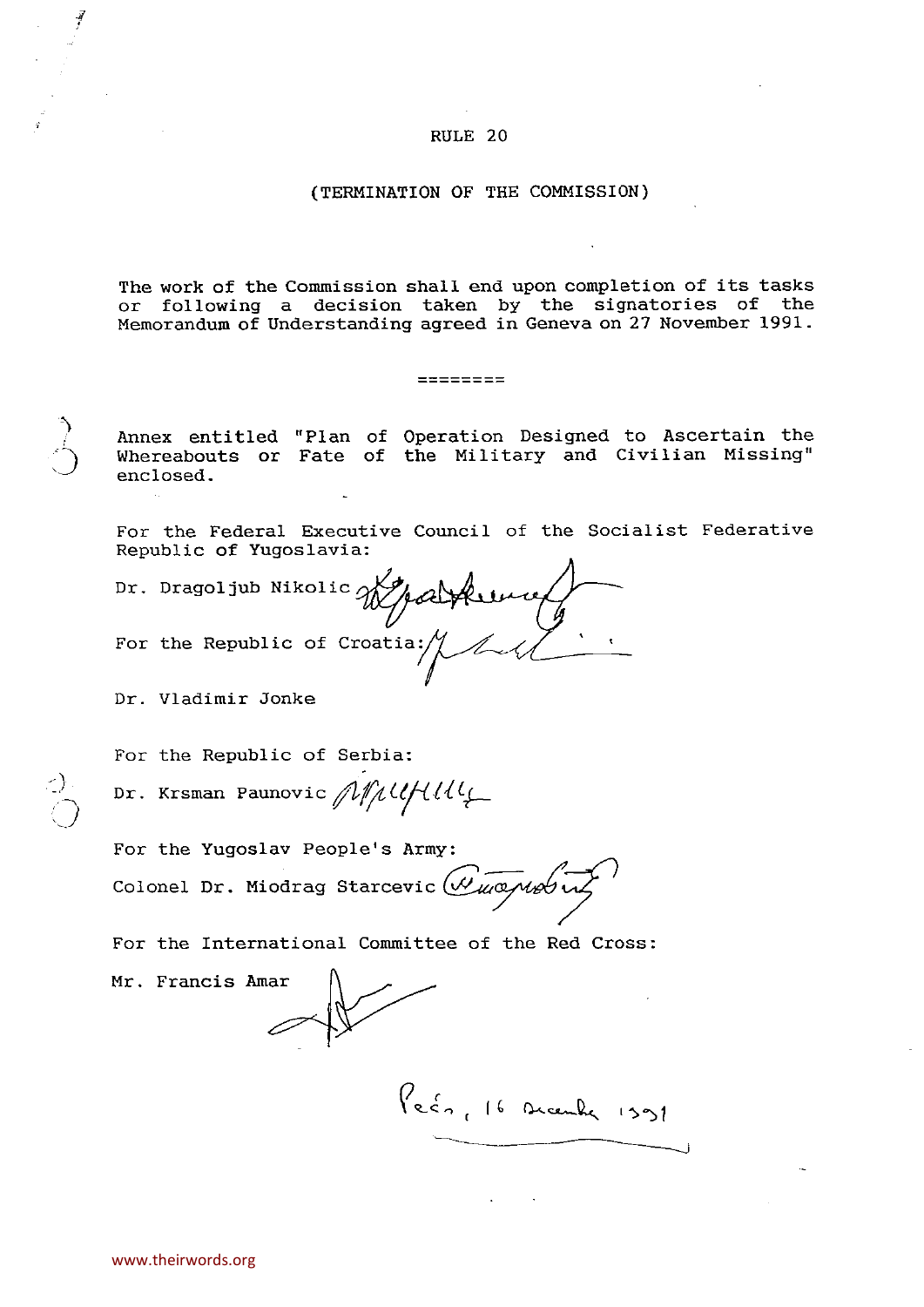#### PLAN OF OPERATION DESIGNED TO ASCERTAIN

THE WHEREABOUTS OR FATE OF THE MILITARY

AND CIVILIAN MISSING

#### 1. INFORMATION ON THE DECEASED

1.1 The parties to the conflict shall provide to the adverse party/parties, through the intermediary of the ICRC and National Information Bureaux and, as rapidly as possible, all available information regarding:

— the identification of deceased persons

- the gravesites of deceased persons

belonging to the adverse party/parties.

- 1.2 At the request of the party on which the deceased depend, the parties to the conflict shall organize the handover of the mortal remains and/or allow the identification of the deceased by the adverse party.
- 1.3 PROPOSAL

j

By mutual agreement, the parties may decide on the participation of foreign medical experts in identifying the deceased.

- 2. MISSING PERSONS
- 2.1. COLLECTION OF INFORMATION ON MISSING PERSONS
- 2.1.1 Each party is responsible for compiling <sup>a</sup> list of its reported missing, taking into account:
	- captured persons who have been returned;
	- deaths recorded among members of its armed forces;
	- notifications of deaths and information relative to deceased persons received from the adverse party/ parties through the intermediary of the ICRC and National Information Bureaux.